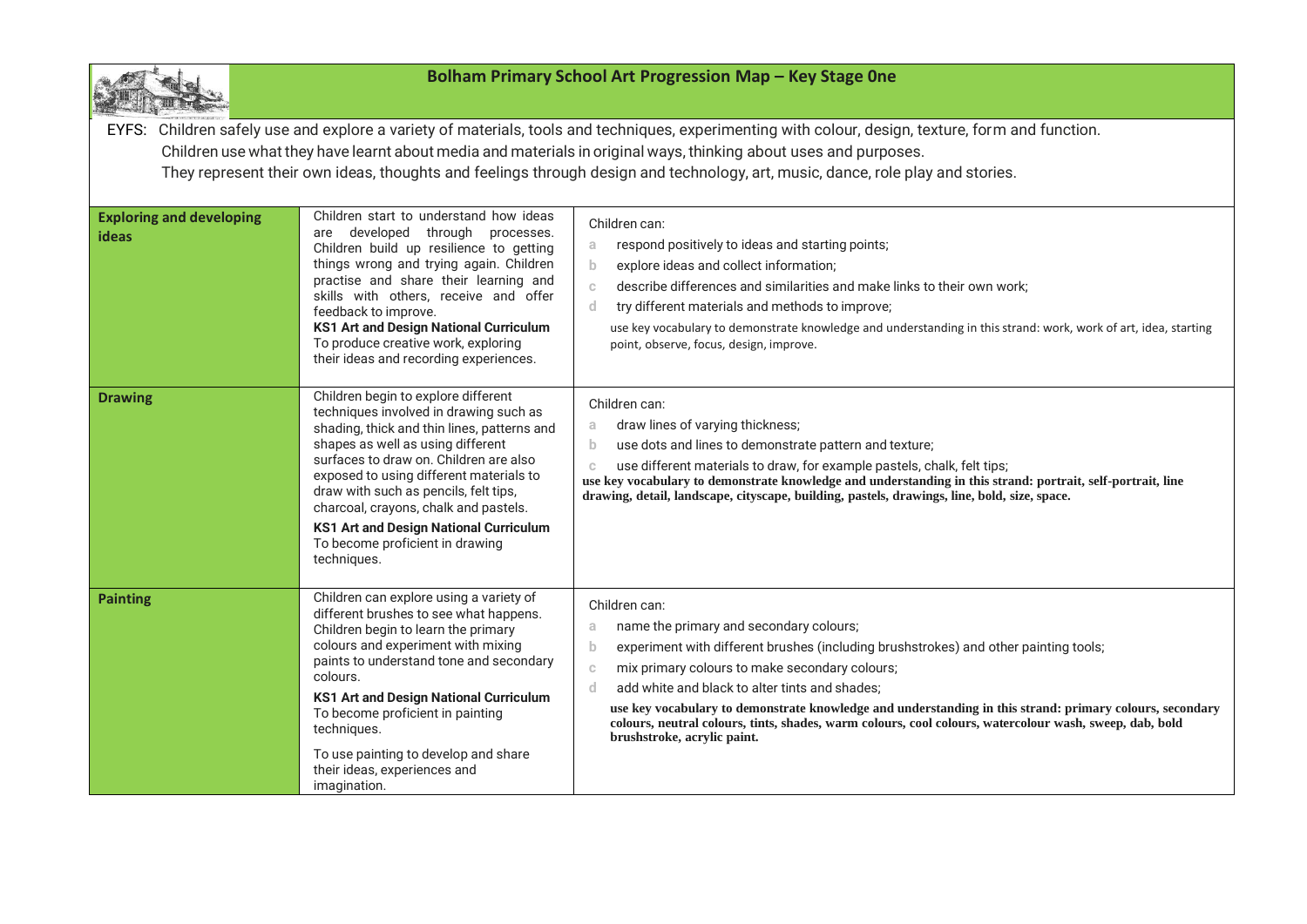| <b>Sculpture</b> | Children have the opportunity to use a<br>variety of materials for sculpting and<br>experiment with joining and<br>constructing. They begin to use the<br>correct vocabulary associated with<br>sculpting and construction to<br>demonstrate their understanding of the<br>skill.<br>KS1 Art and Design National Curriculum<br>To become proficient in sculpting<br>techniques.<br>To use sculpture to develop and share<br>their ideas, experiences and imagination.                                         | Children can:<br>use a variety of natural, recycled and manufactured materials for sculpting, e.g. clay, straw and<br>a<br>card;<br>use a variety of techniques, e.g. rolling, cutting, pinching;<br>b<br>use a variety of shapes, including lines and texture;<br>$\mathbb{C}$<br>use key vocabulary to demonstrate knowledge and understanding in this strand: sculpture, statue, model,<br>work, work of art, 3D, land art, sculptor, carving, sculpture, installation, shapes, materials, pyramid,<br>abstract, geometric. |
|------------------|---------------------------------------------------------------------------------------------------------------------------------------------------------------------------------------------------------------------------------------------------------------------------------------------------------------------------------------------------------------------------------------------------------------------------------------------------------------------------------------------------------------|--------------------------------------------------------------------------------------------------------------------------------------------------------------------------------------------------------------------------------------------------------------------------------------------------------------------------------------------------------------------------------------------------------------------------------------------------------------------------------------------------------------------------------|
| <b>Collage</b>   | Children will have the opportunity to<br>explore creating a variety of images on<br>different backgrounds with a variety of<br>media,<br>e.g. paper, magazines, etc. Children<br>experiment with sorting and arranging<br>materials and refining their work.<br><b>KS1 Art and Design National Curriculum</b><br>To become proficient in<br>other art, craft and design<br>techniques - collage.<br>To develop a wide range of art and<br>design techniques in using texture, line,<br>shape, form and space. | Children can:<br>use a combination of materials that have been cut, torn and glued;<br>a<br>sort and arrange materials;<br>$\mathbf b$<br>add texture by mixing materials;<br>C<br>use key vocabulary to demonstrate knowledge and understanding in this strand: collage, squares, gaps, mosaic,<br>features, cut, place, arrange.                                                                                                                                                                                             |
| <b>Textiles</b>  | Children have the opportunity to look at<br>and practise a variety of techniques, e.g.<br>weaving, dyeing and plaiting. They<br>explore which textiles are best to use<br>and produce the best result.                                                                                                                                                                                                                                                                                                        | To develop a wide range of art and design techniques in using colour, pattern and texture.<br>Children can:<br>show pattern by weaving;<br>a<br>use a dyeing technique to alter a textile's colour and pattern;                                                                                                                                                                                                                                                                                                                |